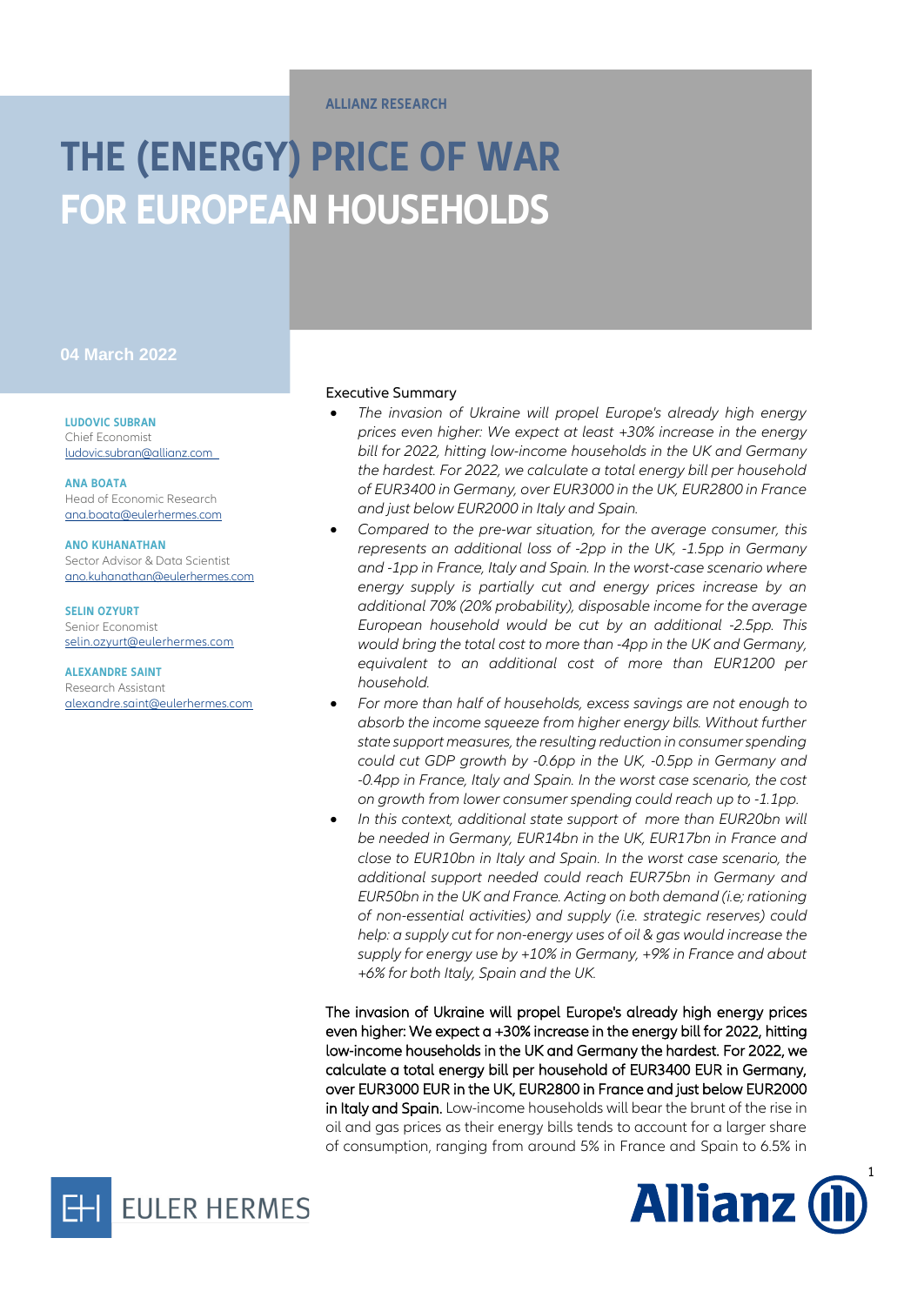Italy, over 7% in the UK and close to 8% in Germany (where energy prices are the highest in Europe). Applying the increase of the energy bill to households' consumption structure by quintile of income, and taking into  $\alpha$  account the expected increase in incomes<sup>1</sup>, we find the rise in energy costs puts the highest burden on British and German households (see Figure 1). Household disposable incomes in these economies could drop by -3pp and -2pp, respectively, compared to -1.5pp in France, Italy and Spain.



Figure 1 – Estimated energy cost in 2022 (total increase of +30%), pp of disposable income

Compared to the pre-war situation, for the average consumer, this represents an additional disposable income loss of -2pp in the UK, -1.5pp in Germany and -1pp in France, Italy and Spain. In the worst-case scenario where the energy supply is partially cut and energy prices increase by an additional +70% (20% probability, our "Black-out" scenario<sup>2</sup>), the total energy bill would reach EUR85bn in Germany and EUR55bn in the UK. In this scenario, disposable income for the average household would be cut by an additional -2.5pp, bringing the total cost to more than -4pp in the UK and Germany. This would be equivalent to an additional cost of more than EUR1200 per household (see Figure 2).



2

**Allianz** 

Figure 2 – Estimated energy cost in 2022 by scenario, EUR per household

<sup>1</sup> Including the increases in minimum wages of more than 20% in Germany, 6.6% in the UK and just below 4% in France and Spain

<sup>2</sup> See our report *[Russia-Ukraine crisis: Conflict escalation.](https://www.allianz.com/en/economic_research/publications/specials_fmo/2022_02_24_RussiaUkraine.html)*



 $\overline{a}$ 

*Sources: Eurostat, ONS, Euler Hermes, Allianz Research*

*Sources: Eurostat, ONS, Euler Hermes, Allianz Research*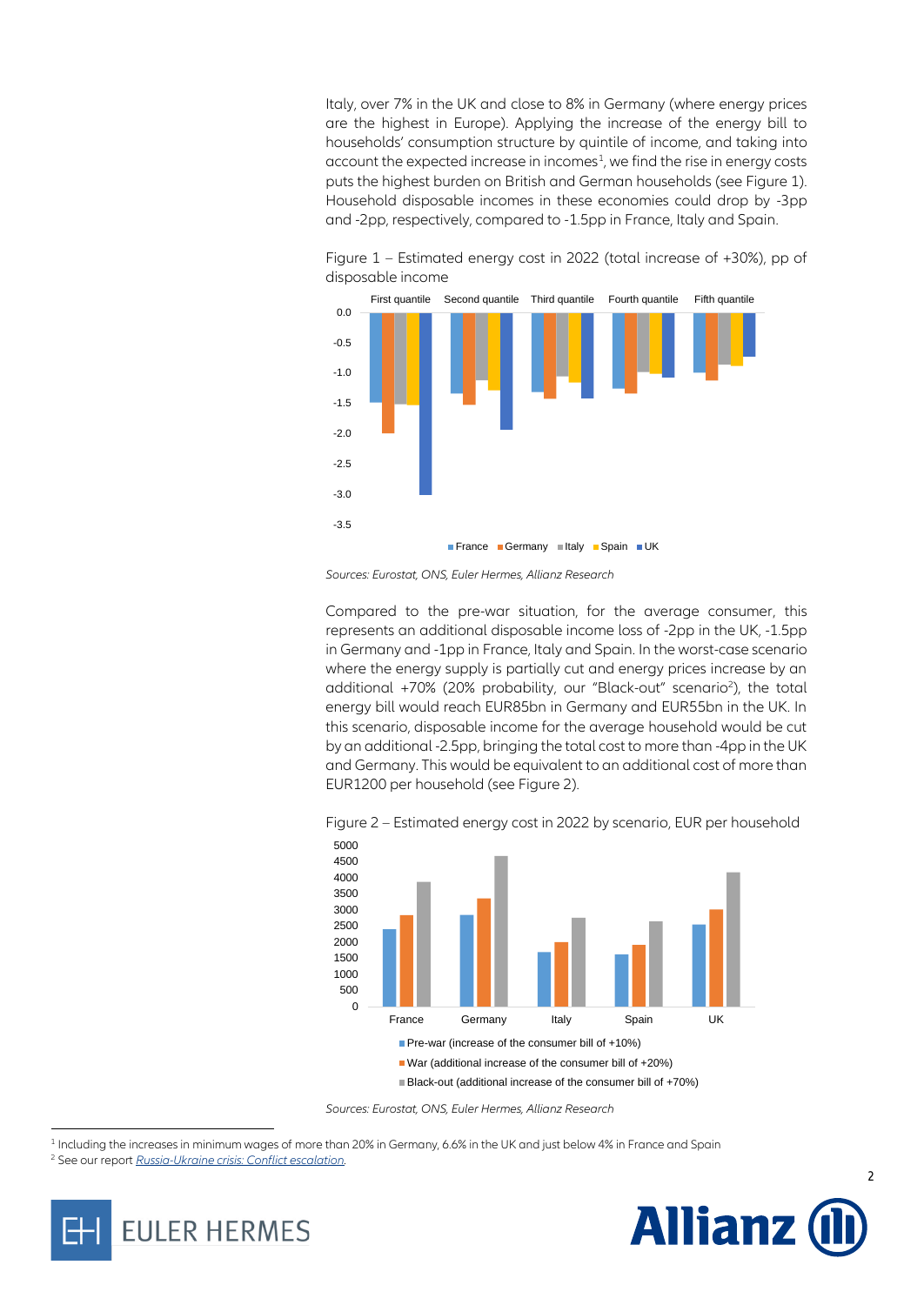Excess savings accumulated through the Covid-19 crisis will not be enough to absorb the income squeeze from higher energy bills. Without further state support measures, the resulting reduction in consumer spending could cut GDP growth by -0.6pp in the UK, -0.5pp in Germany and -0.4pp in France, Italy and Spain. We estimate that excess savings stood at close to EUR100bn in Germany, EUR87bn in the UK (GBP72bn), more than EUR80bn in France, more than EUR70bn in Italy and more than EUR40bn in Spain, as of end-2021. However, looking at the distribution of wealth by quantile of income, the first three quantiles appear to hold around 10% of the total excess savings. As a result, excess savings could not compensate for the increase in consumers' energy bills (see Figure 3). In the worst case scenario (black-out), the cost on GDP growth from lower consumer spending could reach up to -1.1pp.



Figure 3 – Excess household savings smaller than the increase in the energy bill (base case), EURbn

*Sources: Eurostat, ONS, Euler Hermes, Allianz Research*

In this context, maintaining the status quo ante i.e., limiting the income impact to the pre-war level, is essential. This will require additional state support measures of more than EUR20bn in Germany, EUR14bn in the UK, EUR17bn in France and close to EUR10bn in Italy and Spain. European governments had already enacted a host of measures to mitigate the blow of higher energy prices to households, in particular the poorer ones. All in all, the direct (energy price caps) and indirect support (energy cheques) has been highest in France and Italy (+3pp and +1.6pp to disposable incomes). Spain and the UK followed with +1.4pp and +1.1pp while Germany remains the laggard for now (+0.6pp). Fiscal support measures are also in place, though the scope and scale has varied across countries. The most widely-used measures include energy-cost compensation through (targeted) direct transfers to households, gas and electricity price caps (in France), reduced special levies (Italy, Spain) or even the full withdrawal of them (Germany in the second half of 2022), as well as VAT tax cuts (Italy, Spain).



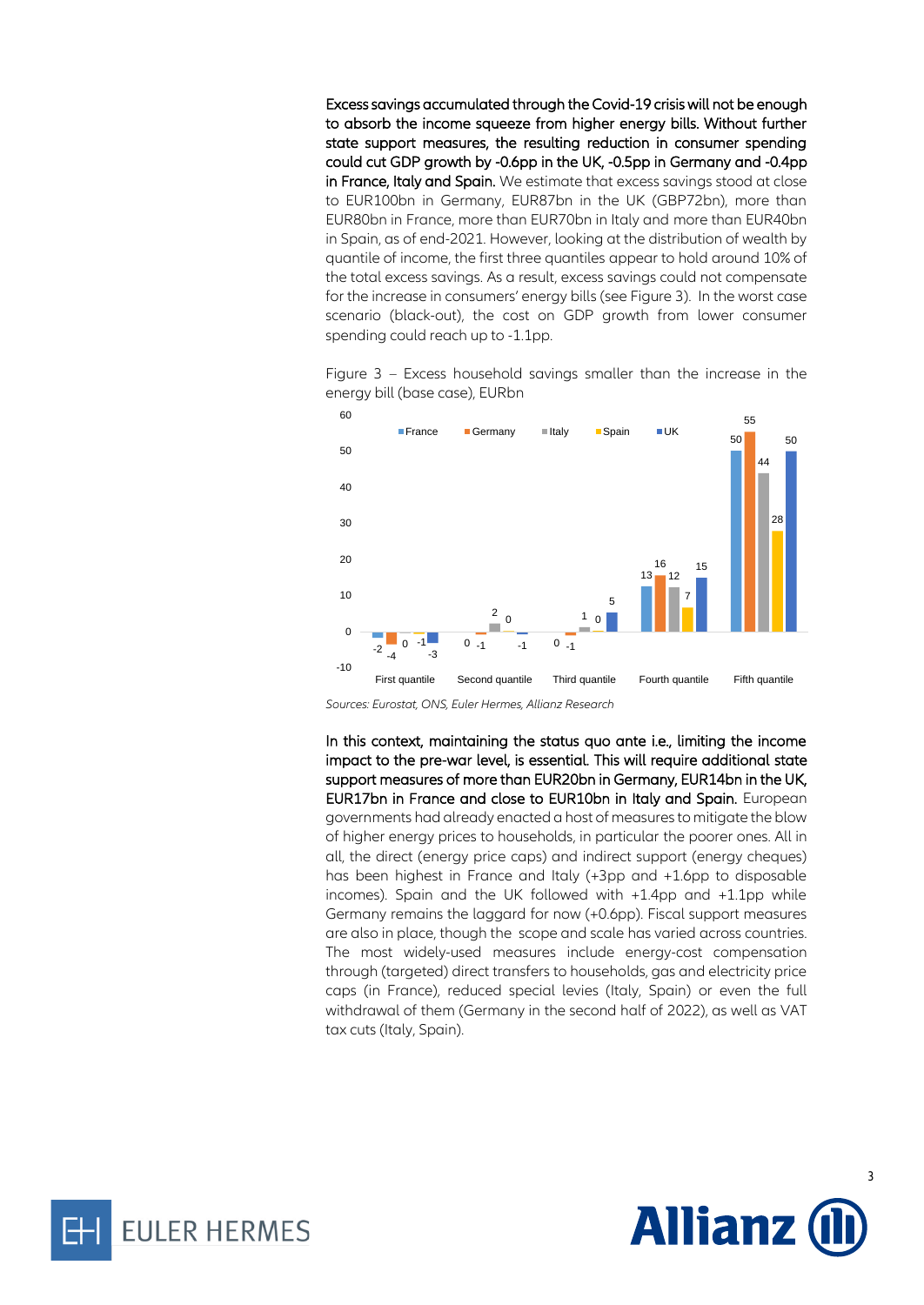



Responding quickly to the rapid surge in energy prices poses a classical dilemma for governements, i.e. the trade-off between implementation simplicity/rapidity and correctly targeting those in need. Direct subsidies to households are a point in case. If based on income thresholds, for example, they hardly reflect the mobilily and heating needs of the recipients. The impact of other measures on price developments is hard to gauge. VAT cuts, for example, might be imperfectly transmitted to selling prices and run the risk of being partially absorbed into the profit margins of already profitable energy-distribution companies, rather than reaching the poorest households. On the other hand, price caps are costly (due to their regressivity) and blur price signals, leaving little incentive to consumers to adjust the quantities they consume. Furthermore, price caps could significantly increse public debt if the energy-distribution companies are owned by the state and make significant losses in order to offer regulated prices.

Given these constraints, how effective have these measures been in curbing inflation and cushioning incomes? If the energy price shock is temporary, these measures could help to prevent strong volatility and an overshoot of inflation that would weigh on consumer confidence and be a drag on future consumption, as well as limit the loss of purchasing power. Indeed, in France, where a cap on regulated gas prices was introduced as early as 01 October 2021, the latest inflation data do point to a delayed transmission of energy inflation to manufactured goods until February 2022. However, as Germany cut the levy on the price of electricity only on 01 January 2022, a greater share of German manufacturing firms are still expecting to increase their selling prices (59% compared to 50% in the Eurozone, as of February 2022).

We estimate that the 4% gas and electricity price cap in France means an average loss of -0.2pp of disposable income compared to -2.1pp for the initial shock, with high discrepency amid income categories (-2.5pp for the first quantile and -1.7pp for the fifth quantile). In addition, the EUR4bn of "energy cheques" is supporting the first two quantiles of income by around +1pp of disposable income.

In Germany, the full withdrawl of the EEG EUR6.5 cents on the wholesale





*Sources: Euler Hermes, , Allianz Research*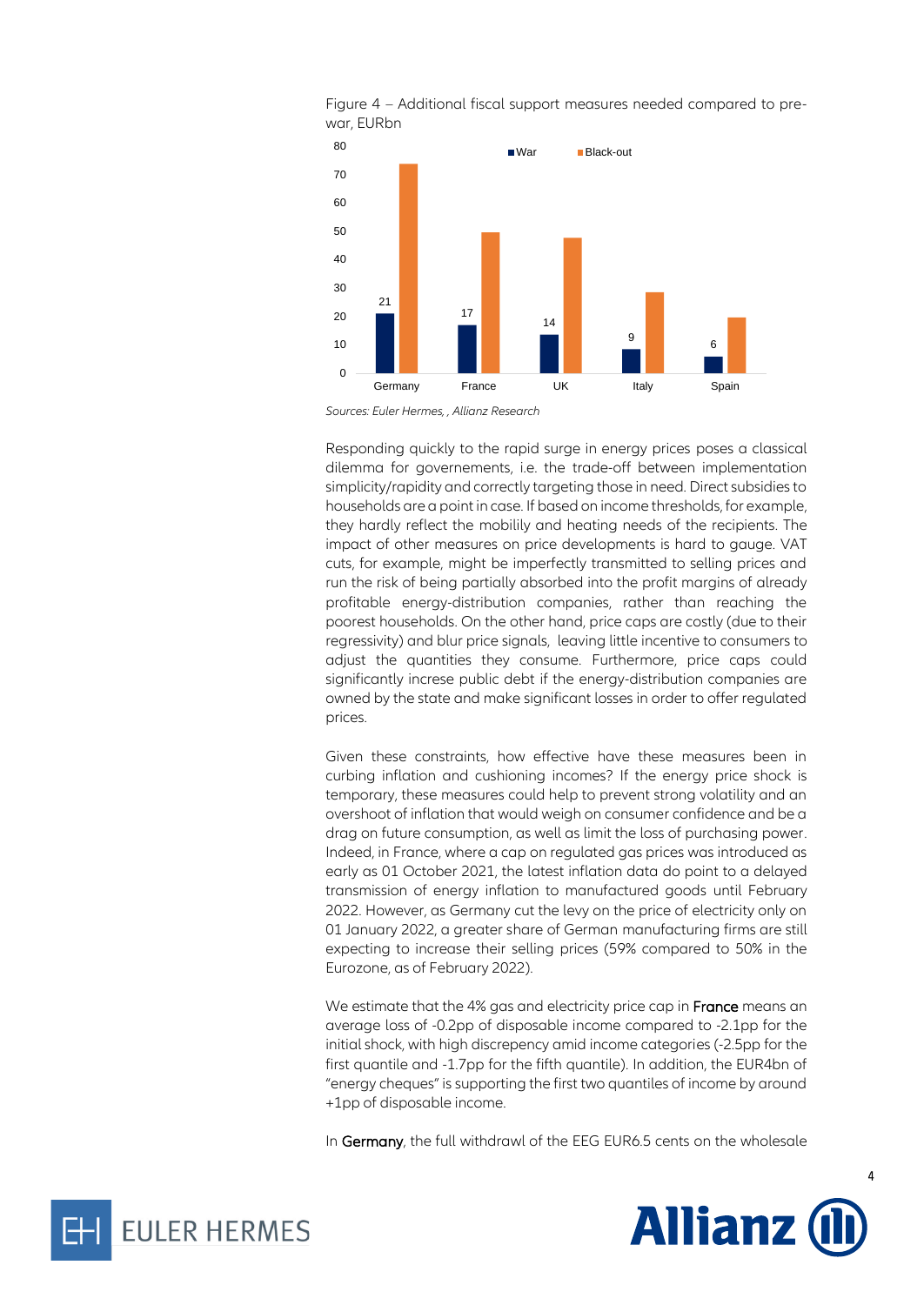electricity price per kilowatt-hour (estimated at EUR5bn) in the second half of 2022 should reduce the pressure on disposable incomes by only +0.2pp of disposable income. Abolishing this renewables surcharge, paid directly by consumers with their electricity bills, is expected to ease overall inflation by -0.3pp in the second half of this year. In addition, a mini "energy bonus" will be given to around 2.1mn low-income households next summer, totalling EUR200mn. Hence, this cheque will only reach one fourth of the households in the first quantile of income, equivalent to a total of an estimated +0.4pp of their gross disposable income.

In the UK, the government announced a "rebate and clawback" scheme (total cost of EUR10bn), which will loan energy companies funds to give all households (around 28mn) a GBP200 rebate on their annual energy bills from April 2022, with GBP150 extra for lower-income households. These measures will limit the increase of electricity prices next April to +39% instead of +54%. Overall, we estimate that on average these measures reduce the impact on gross disposable income from -2.7pp to -2.1pp.



Figure 5 – Impact of state support on household disposable income, pp

Some governments have already announced the prolongation of measures (the 4% price cap until year-end in France, extension of tax breaks until June in Spain) while others (Germany) announced the willigness to increase fiscal support.

Governments can also try to some extent to act both on demand (i.e; rationning) and supply (i.e. strategic reserves). From the demand perspective, rationing could be a potential solution to avoid an energy crunch. Such rationning would probably first hit non-energy and nonessential uses. A supply cut for non-energy uses of oil & gas would allow a rerouting and increase in supply for energy use by +10% in Germany, +9% in France and about +6% for Italy, Spain and the UK. The cost associated with this move would be a squeeze in activity in industries such as fertilizers, plastics and road equipment. Should governments decide to impose power cuts for non-essential sectors, it could free up more energy for households as well. However, the associated economic cost of a full blackout would be too high and governments could decide to ration supply: imposing a 10% supply cut on industries, services, government services and transport could boost energy available to households by + 7% in the EU .





*Sources: Euler Hermes, , Allianz Research*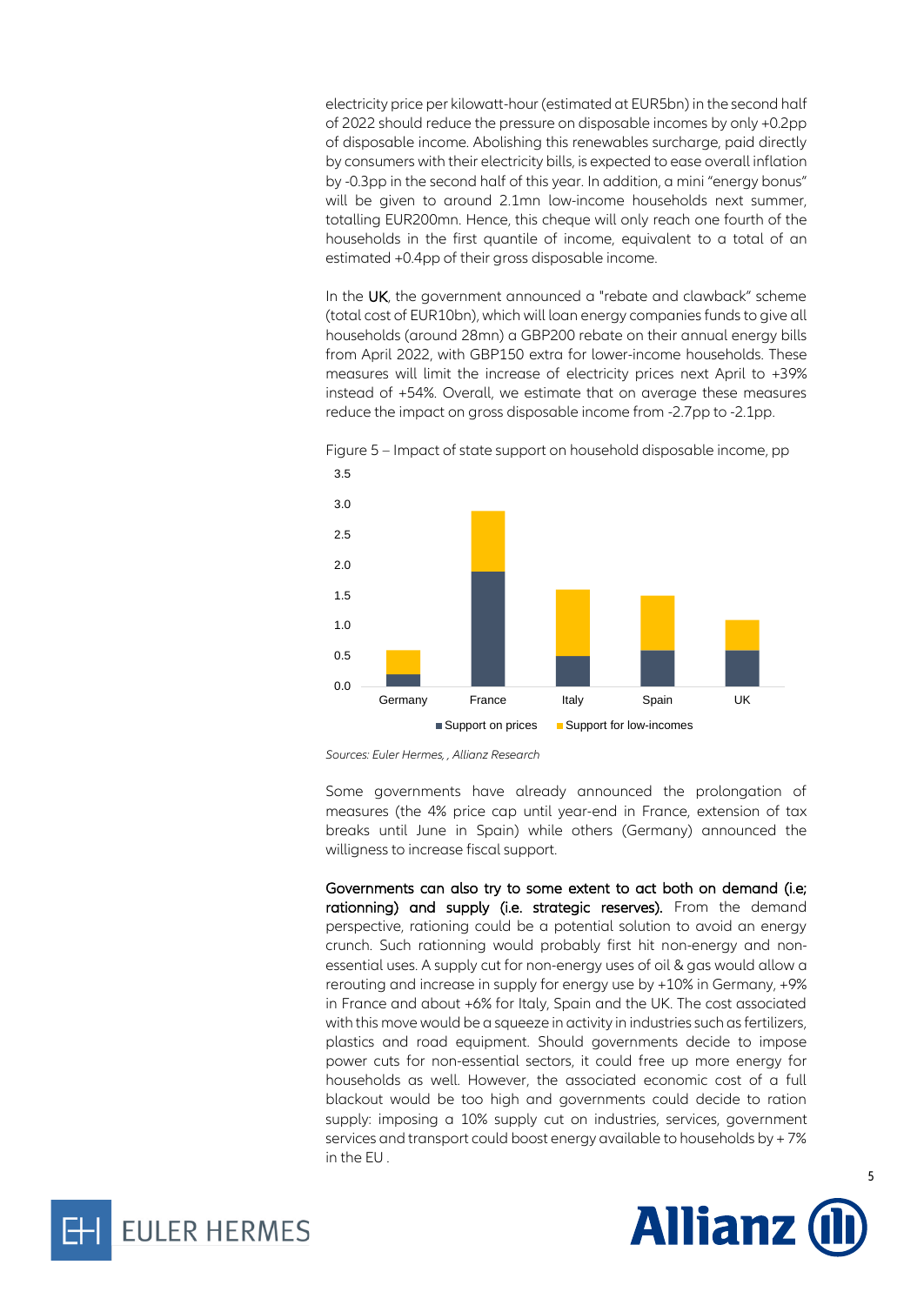"Softer" regulatory measures are also a possibility. For instance, back in 2013, France passed a law to force stores to turn off lights after 1am. At the time, the estimated annual energy savings stood at 3450 GWh, which only represents 0.2% of the country's total energy consumption. Compliance with this law is quite low in France but enforcing similar measures across Europe could add up rapidly.



Figure 6 – Energy consumption by sector in the EU-27 (2019)

*Sources: Eurostat, Euler Hermes, , Allianz Research*

Although taken individually, most nations do not have ample strategic reserves, under the International Energy Agency (IEA) a group of 31 nations has the ability to decide collectively to release some reserves to alleviate supply squeezes on crude oil markets. As of end-2021, combined IEA reserves stood at around 4.bn barrels – which represents about 42 days of global consumption. As recently as 01 March, 60 millions barrels have been released – with half of that volume coming from the US. However, this has not managed to cool down markets yet: The Brent price shot above USD110 per barrel despite the announcement.